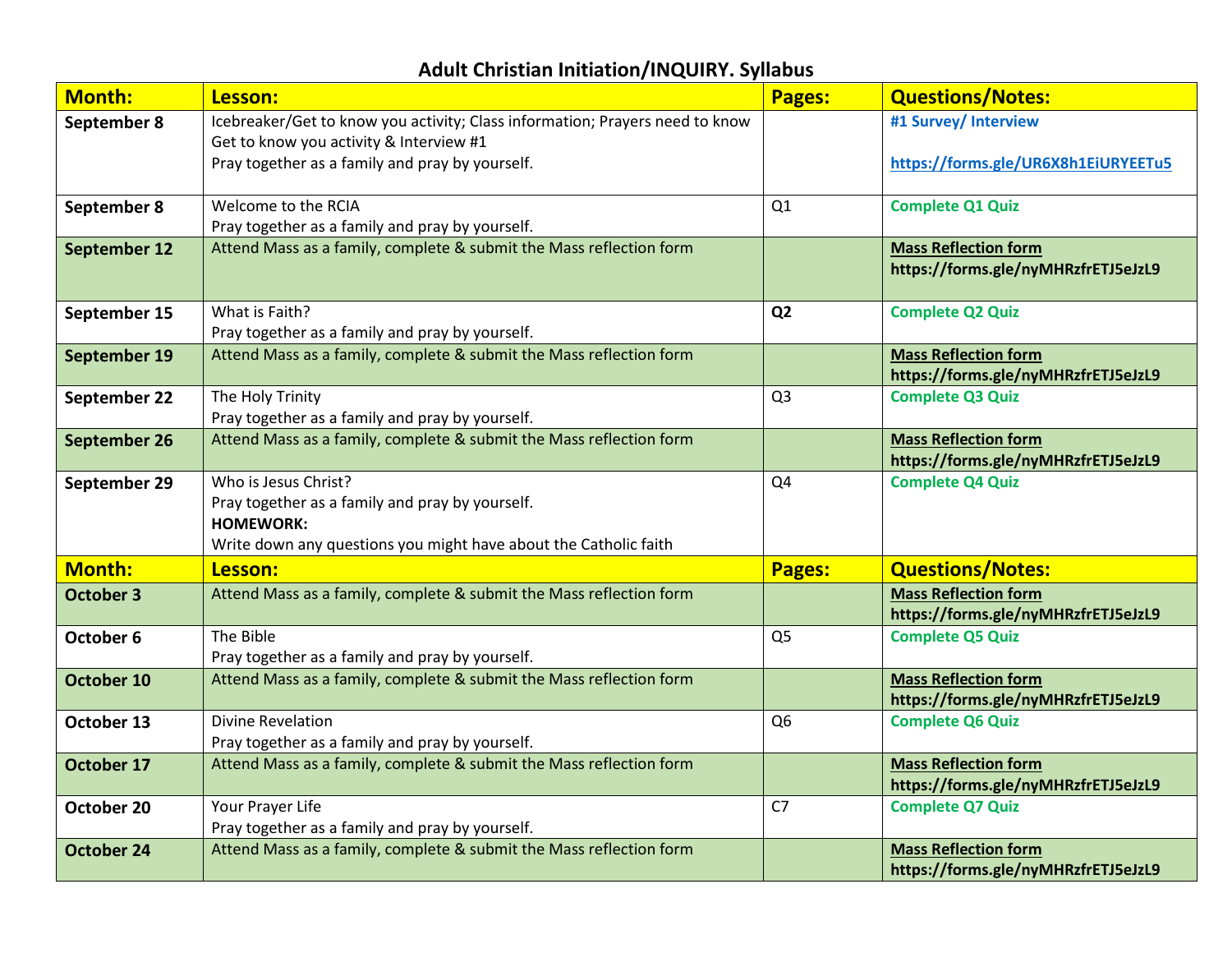## **Adult Christian Initiation/INQUIRY. Syllabus**

| October 27         | <b>Catholic Prayers and Practices</b>                                      | C <sub>8</sub> | <b>Complete Q8 Quiz</b>                                            |
|--------------------|----------------------------------------------------------------------------|----------------|--------------------------------------------------------------------|
|                    | Pray together as a family and pray by yourself.                            |                |                                                                    |
| October 31         |                                                                            |                | <b>Mass Reflection form</b>                                        |
|                    |                                                                            |                | https://forms.gle/nyMHRzfrETJ5eJzL9                                |
| <b>Month:</b>      | Lesson:                                                                    | <b>Pages:</b>  | <b>Questions/Notes:</b>                                            |
| <b>November 3</b>  | The Mass                                                                   | C <sub>9</sub> | <b>Complete Q9 Quiz</b>                                            |
|                    | Pray together as a family and pray by yourself.                            |                |                                                                    |
|                    |                                                                            |                |                                                                    |
|                    | <b>HOMEWORK:</b>                                                           |                |                                                                    |
|                    | Write down any questions you might have about the Catholic faith           |                |                                                                    |
| <b>November 7</b>  | Attend Mass as a family, complete & submit the Mass reflection form        |                | <b>Mass Reflection form</b><br>https://forms.gle/nyMHRzfrETJ5eJzL9 |
| November 10        | <b>Watch the Greatest Miracle</b>                                          |                | Link:                                                              |
|                    | Have your child share what stuck out to them/ What they didn't             |                | https://www.youtube.com/watch?v=udzU                               |
|                    | understand? Share with your child what stuck out to you? Share one         |                | --dpWEI                                                            |
|                    | question you have? Parents share comments gathered with Catechist.         |                |                                                                    |
|                    |                                                                            |                | Quiz:                                                              |
|                    |                                                                            |                | https://forms.gle/2TjpapoqM4Mo3vi2A                                |
| <b>November 14</b> | Attend Mass as a family, complete & submit the Mass reflection form        |                | <b>Mass Reflection form</b>                                        |
|                    |                                                                            |                | https://forms.gle/nyMHRzfrETJ5eJzL9                                |
| November 17        | The Church Year                                                            | Q10            | <b>Complete Q10 Quiz</b>                                           |
| <b>November 21</b> | Attend Mass as a family, complete & submit the Mass reflection form        |                | <b>Mass Reflection form</b>                                        |
|                    |                                                                            |                | https://forms.gle/nyMHRzfrETJ5eJzL9                                |
| November 24        | <b>NO CLASS-Thanksgiving Holiday</b>                                       |                |                                                                    |
|                    | Family Activity: Gather around the table and have each family member share |                |                                                                    |
|                    | 2-3 things they are Thankful to God for                                    |                |                                                                    |
|                    |                                                                            |                |                                                                    |
|                    | First Sunday of Advent: is November 29                                     |                |                                                                    |
| <b>November 28</b> | Attend Mass as a family, complete & submit the Mass reflection form        |                | <b>Mass Reflection form</b>                                        |
|                    |                                                                            |                | https://forms.gle/nyMHRzfrETJ5eJzL9                                |
| <b>Month:</b>      | Lesson:                                                                    | <b>Pages:</b>  | <b>Questions/Notes:</b>                                            |
| December 1         | <b>Places in a Catholic Church</b>                                         | Q11            | <b>Complete Q11 Quiz</b>                                           |
|                    | Dec. 6 -2 <sup>nd</sup> wk of Advent begins                                |                |                                                                    |
|                    |                                                                            |                |                                                                    |
| <b>December 5</b>  | Attend Mass as a family, complete & submit the Mass reflection form        |                | <b>Mass Reflection form</b>                                        |